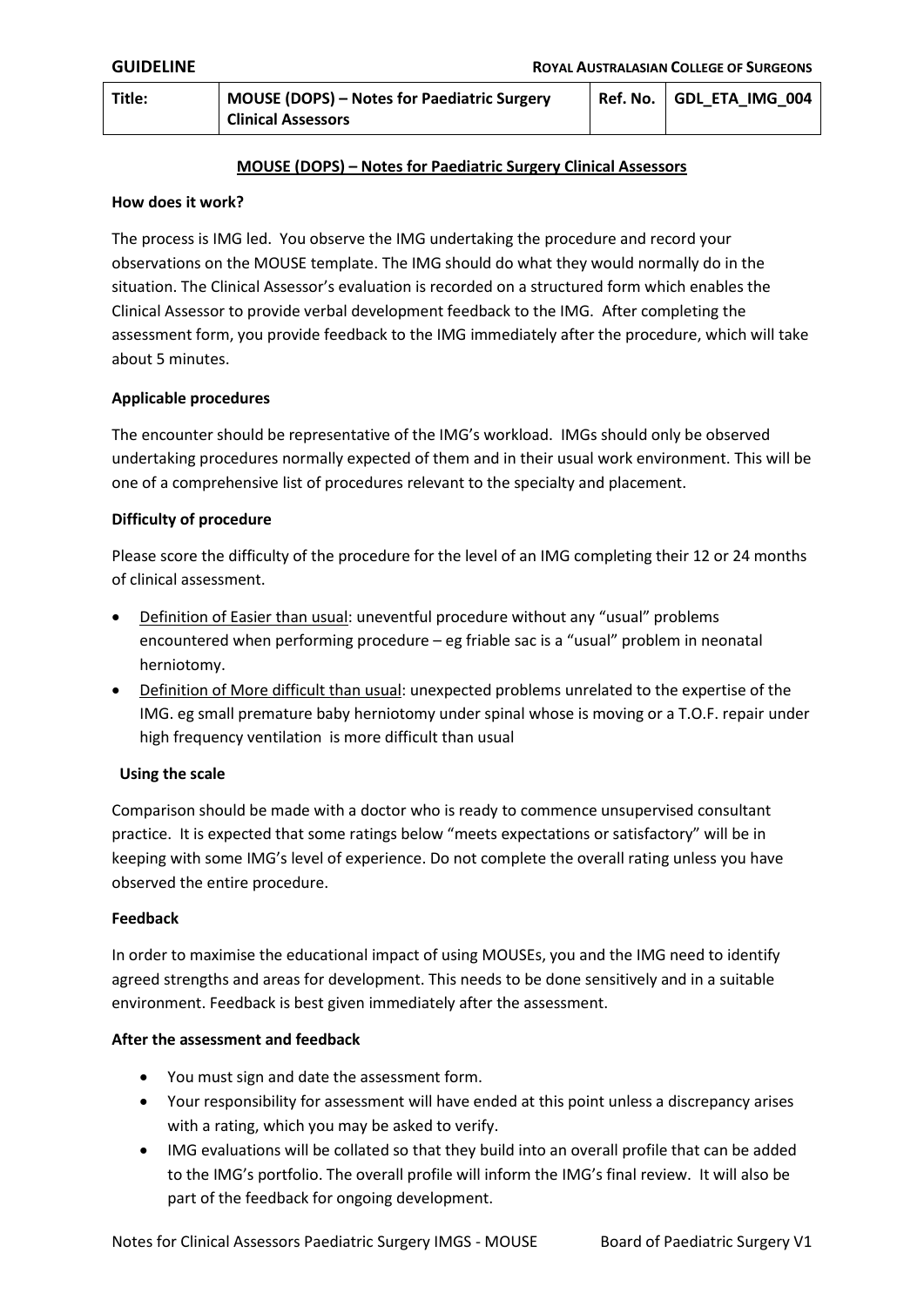At the end of the placement it is the IMG's responsibility to have acquired the required number and type of MOUSEs specific to their learning needs.

# **MOUSE (DOPS) – Notes for Paediatric Surgery IMGs**

### **Who can you ask to assess you?**

You are required to undertake a minimum of One MOUSE during each month of clinical assessment. Each assessor must be approved as a trained assessor (is a FRACS Paediatric Surgeon). Try to ensure that one of your observers is your assigned Clinical Assessor.

You will also find that it helps you learn to assess yourself. The structured checklist offers you the criteria against which you will be assessed. You need to reflect upon the meaning of each item in order to understand what is required of you. Self-assessment can help you determine any gaps in your understanding or ability which you can bring to discussion with your assigned Clinical Assessor and other senior colleagues.

# **What is the purpose of being assessed?**

MOUSE (DOPS) is designed to provide feedback that will help you improve your work performance. Therefore you should be assessed undertaking procedures normally expected of you in your usual working environment where you would normally do the procedure.

# **Which procedures will be applicable?**

It is important that you choose different procedures which cover the curriculum competences.

At your initial meeting with your Clinical Assessor at the beginning of a 3 month period of clinical assessment you can discuss the procedures that you need to cover within your rotation to demonstrate the competence required. The Board of Paediatric Surgery may mandate certain caseload for MOUSE.

# **When can you use MOUSE?**

MOUSE can be used every time you carry out a practical procedure. It can be used at any time of day or night. You can request more assessments than the required minimum as this provides you with more feedback to work with.

Your assigned Clinical Assessors and /or the Board of Paediatric Surgery may instigate more than the required minimum assessments if there are areas of concern.

# **Feedback**

In order to maximise the educational impact of using MOUSE, you and your Clinical Assessors need to identify agreed strengths and areas for development. It is essential that you reflect on this feedback and try to overcome any weaknesses through further dedicated learning, observation and practice. You can discuss methods of doing so with your Clinical Assessor and other assessors.

# **Conduct**